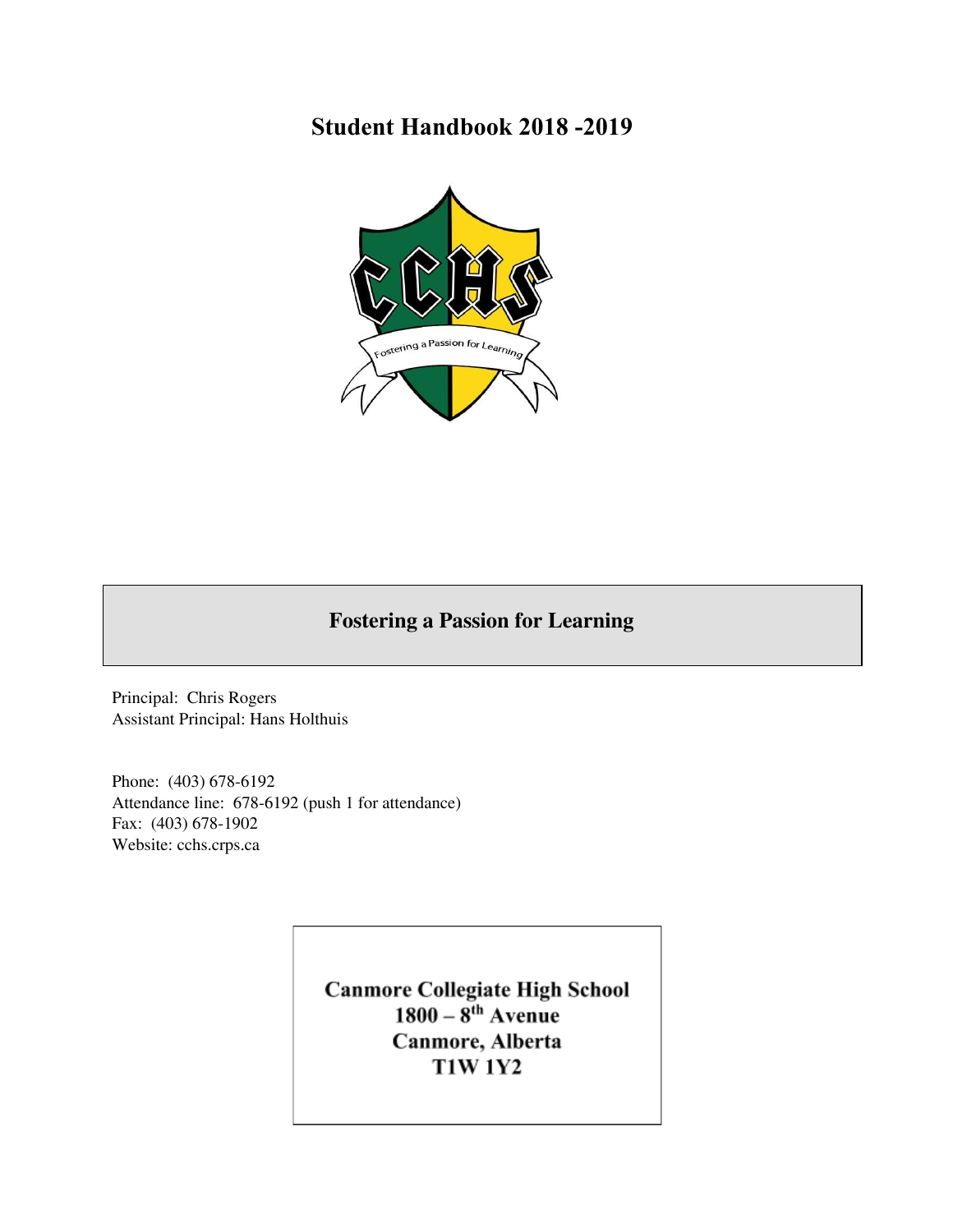## **A. INSTRUCTIONAL PROGRAM**

Canmore Collegiate offers a full range of courses and programs for students in grades 9 through 12. All students have the opportunity to register in a program of studies, which will enhance learning and develop the necessary skills for the future.

Each student who registers at Canmore Collegiate is encouraged to pursue his or her personal interests by actively participating in a wide range of extra-curricular activities and by choosing optional interest courses as part of their program of study.

# **B. GENERAL INFORMATION**

## **1. SCHOOL OFFICE**

The school office is open from 8:00 a.m. to 4:00 p.m., Monday through Friday. Professional Development Half Days –dismissal at 11:50am Sept 21 Oct 5/19 Nov 2/30 Dec 14/21 Jan 11/25 Feb 8 Feb 21/22 (Teachers Convention) Mar 8 **Apr 5** May 3/31/ 17 (Full Day) June 14

System Closure Days (no school) Nov 9/12 Dec 21 (1/2 pm) Feb 19/20

| Time            | Mon           | Tue           | Wed           | Thu           | Fri           | 1/2 Day Fri                                    |
|-----------------|---------------|---------------|---------------|---------------|---------------|------------------------------------------------|
| $8:20 - 9:46$   | A             | A             | A             | A             | $\mathsf{A}$  | $8:20 - 10:00$                                 |
| $9:46 - 9:54$   | <b>Break</b>  | <b>Break</b>  | <b>Break</b>  | <b>Break</b>  | <b>Break</b>  | <b>Break</b><br>$10:00 - 10:10$                |
| $9:54 - 11:20$  | B             | B             | B             | B             | B             | $10:10 - 11:50$                                |
| $11:20 - 12:20$ | Lunch         | Lunch         | Lunch         | Lunch         | Lunch         | Dismissal<br>11:50                             |
| $12:20 - 1:46$  | $\mathcal{C}$ | $\mathcal{C}$ | $\mathcal{C}$ | $\mathcal{C}$ | $\mathcal{C}$ | $\frac{1}{2}$ Friday will alternate A/B<br>C/D |
| $1:46 - 1:54$   | <b>Break</b>  | <b>Break</b>  | <b>Break</b>  | <b>Break</b>  | <b>Break</b>  |                                                |
| $1:54 - 3:20$   | D             | D             | D             | D             | D             |                                                |

## **Class Schedule 2018/2019**

## **½ Day Friday's - Block Change 2018-2019**

**Term I A/B** Sept. 21/ Oct. 19/ Nov.30/ Dec. 21

**C/D**

Oct. 5/ Nov. 2/ Dec. 14 /Jan. 11 March 08/ May 03/ June 14

**Term 2 A/B**  Feb. 08/ April 05/May 31

**C/D**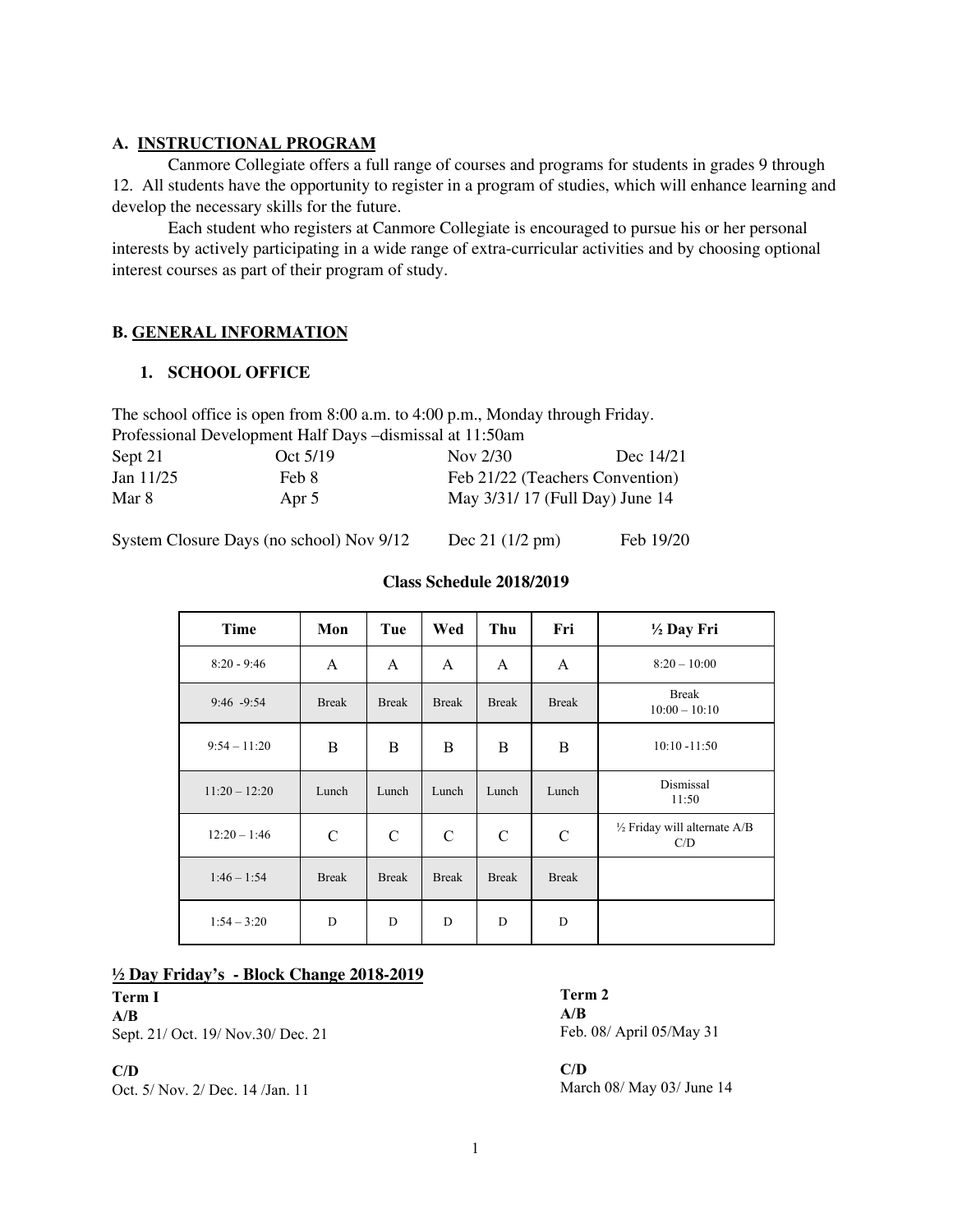## **2. SCHEDULE OF EVENTS 2018/2019**

| Tuesday, September 4    | Confirmation of Registration and Student Photos                                                  |  |
|-------------------------|--------------------------------------------------------------------------------------------------|--|
| Friday, September 7     | Last day for class changes Semester 1                                                            |  |
| Monday, September 24    | Last day to withdraw from classes for Gr. 12 students                                            |  |
| Thursday, October 18    | Academic Awards 7:00 p.m.                                                                        |  |
| Friday, October 26th    | Photo retake day                                                                                 |  |
| Thursday, November 01   | Last day 1/2 semester options Gr. 9<br>Last day high school 3 credit courses                     |  |
| Wednesday, November 14  | Parent/Teacher Interviews: 5pm - 8pm                                                             |  |
| Thursday, November 15   | Parent/Teacher Interviews: 5pm - 8pm                                                             |  |
| Friday, November 16     | Parent/teacher Interviews: 8:30am - 12:00                                                        |  |
| November 30, Dec. 3-6   | Grad picture dates                                                                               |  |
| December 21st           | School closes at 11:50 pm for Winter Break                                                       |  |
| December 22 - January 6 | <b>Winter Break</b>                                                                              |  |
| Friday, January 18      | Last day of classes Semester 1 (all grades)                                                      |  |
| January 21 - January 30 | Exam Week                                                                                        |  |
| Thursday, January 31    | Semester 2 classes commence                                                                      |  |
| Friday, February 1      | Report Cards, Semester 1 available on Parent Portal<br>Last day for class changes for Semester 2 |  |
| Friday, February 15     | Last day to withdraw from courses for Semester 2 -<br>Grade 12 only                              |  |
| Wednesday, March 20     | Parent/Teacher Interviews: 5pm - 8pm                                                             |  |
| Thursday, March 21      | Parent/Teacher Interviews: 5pm - 8pm                                                             |  |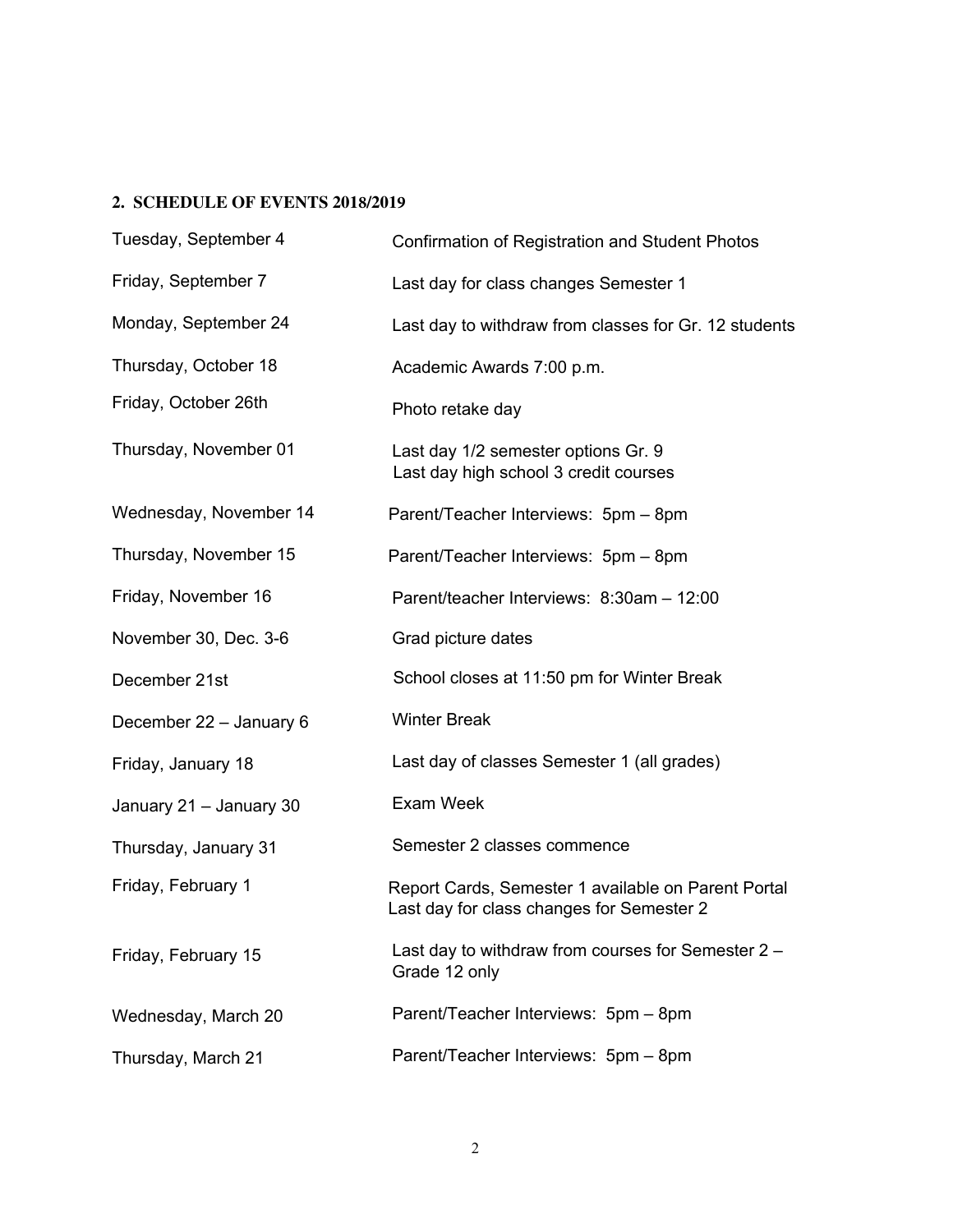| Friday, March 22   | Parent Teacher Interviews: 8:30am - 12:00                                              |
|--------------------|----------------------------------------------------------------------------------------|
| Thursday, April 05 | Last day $\frac{1}{2}$ semester options Gr 9<br>Last day high school 3 credit courses. |
| April 6 - April 21 | Spring Break                                                                           |
| Tuesday, June 18   | Last Day of Classes Semester 2 (all grades)                                            |
| June 19 – 28       | Exam Week                                                                              |
| Friday, June 28    | Last Day of School – morning only                                                      |

#### **Diploma Exam Schedule November 2018**

| Date                  | Time                              | Subject                           |
|-----------------------|-----------------------------------|-----------------------------------|
| Friday, November 2    | $9:00am - 12:00pm$                | English Language Arts 30-1 Part A |
|                       |                                   | English Language Arts 30-2 Part A |
| Monday, November 5    | $9:00am - 12:00pm$                | Social Studies 30-1 Part A        |
|                       | $9:00am - 11:30am$                | Social Studies 30-2 Part A        |
| Tuesday, November 6   | $9:00am - 12:00pm$                | English Language Arts 30-1 Part B |
|                       |                                   | English Language Arts 30-2 Part B |
| Wednesday, November 7 | $9:00am - 11:30am$                | Social Studies 30-1 Part B        |
|                       |                                   | Social Studies 30-2 Part B        |
| Thursday, November 8  | $9:00am - 12:00pm$                | Mathematics 30-1                  |
|                       | $1:00 \text{pm} - 4:00 \text{pm}$ | Chemistry 30                      |
| Friday, November 9    | $9:00am - 12:00pm$                | Biology 30                        |
|                       | $1:00 \text{pm} - 4:00 \text{pm}$ | Physics 30                        |

#### **Diploma/Achievement Exam Schedule January 2019**

| Date                  | <b>Time</b>                       | <b>Subject</b>                    |
|-----------------------|-----------------------------------|-----------------------------------|
| Monday, January 14    | $9:00am - 12:00pm$                | English Language Arts 30-1 Part A |
|                       |                                   | English Language Arts 30-2 Part A |
| Tuesday, January 15   | $9:00am - 12:00pm$                | Social Studies 30-1 Part A        |
|                       | $9:00$ am $-11:30$ am             | Social Studies 30-2 Part A        |
| Thursday, January 23  | $9:00am - 12:00pm$                | Mathematics 30-1                  |
|                       |                                   | Mathematics 30-2                  |
| Thursday, January 24  | $9:00am - 12:00pm$                | English Language Arts 30-1 Part B |
|                       |                                   | English Language Arts 30-2 Part B |
| Friday, January 25    | $9:00am - 11:30am$                | Social Studies 30-1 Part B        |
|                       |                                   | Social Studies 30-2 Part B        |
| Monday, January 28    | $9:00$ am - 12:00pm               | Biology 30                        |
| Tuesday, January 29   | $9:00am - 12:00pm$                | Chemistry 30                      |
| Wednesday, January 30 | $9:00am - 12:00pm$                | Physics 30                        |
|                       | $1:00 \text{pm} - 4:00 \text{pm}$ | Science 30                        |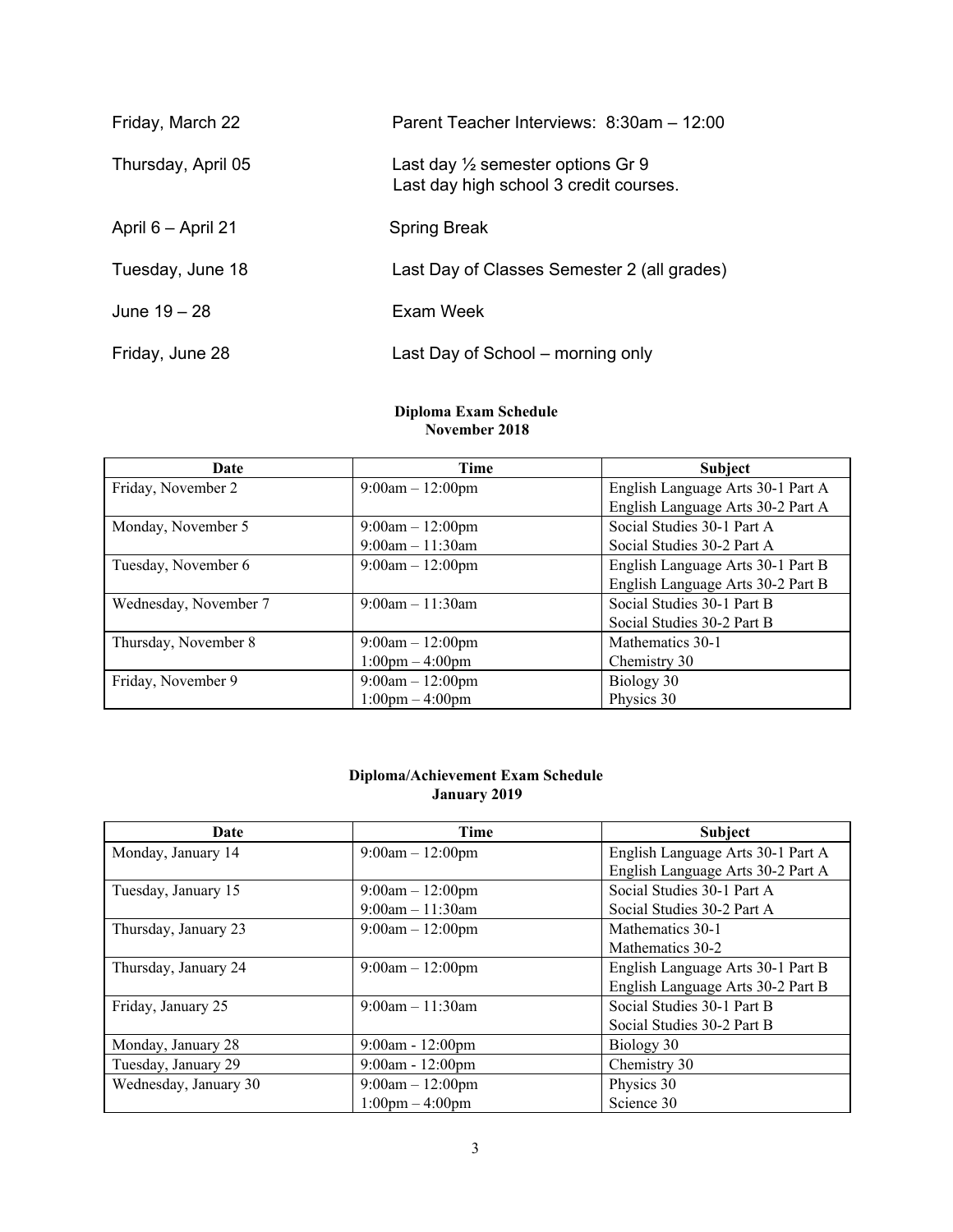## **Diploma Exam Schedule April 2019 \*\* Not written at CCHS please see admin for alternate writing locations**

| Date               | <b>Time</b>                       | <b>Subject</b>                    |
|--------------------|-----------------------------------|-----------------------------------|
| Monday, April 1    | $9:00am - 12:00pm$                | English Language Arts 30-1 Part A |
|                    |                                   | English Language Arts 30-2 Part A |
| Tuesday, April 2   | $9:00am - 12:00pm$                | Social Studies 30-1 Part A        |
|                    | $9:00am - 11:30am$                | Social Studies 30-2 Part B        |
| Wednesday, April 3 | $9:00am - 12:00pm$                | English Language Arts 30-1 Part B |
|                    |                                   | English Language Arts 30-2 Part B |
| Thursday, April 4  | $9:00am - 11:30am$                | Social Studies 30-1 Part B        |
|                    |                                   | Social Studies 30-2 Part B        |
| Friday, April 5    | $9:00am - 12:00pm$                | Mathematics 30-1                  |
|                    |                                   | Mathematics 30-2 Hybrid Format    |
|                    | $1:00 \text{pm} - 4:00 \text{pm}$ | Chemistry 30                      |
| Monday, April 8    | $9:00am - 12:00pm$                | Biology 30                        |
|                    | $1:00 \text{pm} - 4:00 \text{pm}$ | Physics 30                        |
| Tuesday, April 9   | $9:00am - 12:00dm$                | Science 30 Hybrid Format          |

#### **Diploma/Achievement Exam Schedule June 2019**

| Date               | <b>Time</b>                       | <b>Subject</b>                    |
|--------------------|-----------------------------------|-----------------------------------|
| Wednesday, June 12 | $9:00am - 12:00pm$                | English Language Arts 30-1 Part A |
|                    |                                   | English Language Arts 30-2 Part A |
| Thursday, June 13  | $9:00am - 12:00pm$                | Social Studies 30-1 Part A        |
|                    | $9:00am - 11:30am$                | Social Studies 30-2 Part A        |
| Wednesday, June 19 | $9:00am - 12:00pm$                | Mathematics 30-1                  |
|                    |                                   | Mathematics 30-2                  |
| Thursday, June 20  | $9:00am - 12:00pm$                | English Language Arts 30-1 Part B |
|                    |                                   | English Language Arts 30-2 Part B |
| Friday, June 21    | National Aboriginal Day           | No Exams Scheduled                |
| Monday, June 24    | $9:00am - 11:30am$                | Social Studies 30-1 Part B        |
|                    |                                   | Social Studies 30-2 Part B        |
| Tuesday, June 25   | $9:00am - 12:00pm$                | Biology 30                        |
| Wednesday, June 26 | $9:00am - 12:00pm$                | Chemistry 30                      |
| Thursday, June 27  | $9:00am - 12:00pm$                | Physics 30                        |
|                    | $1:00 \text{pm} - 4:00 \text{pm}$ | Science 30                        |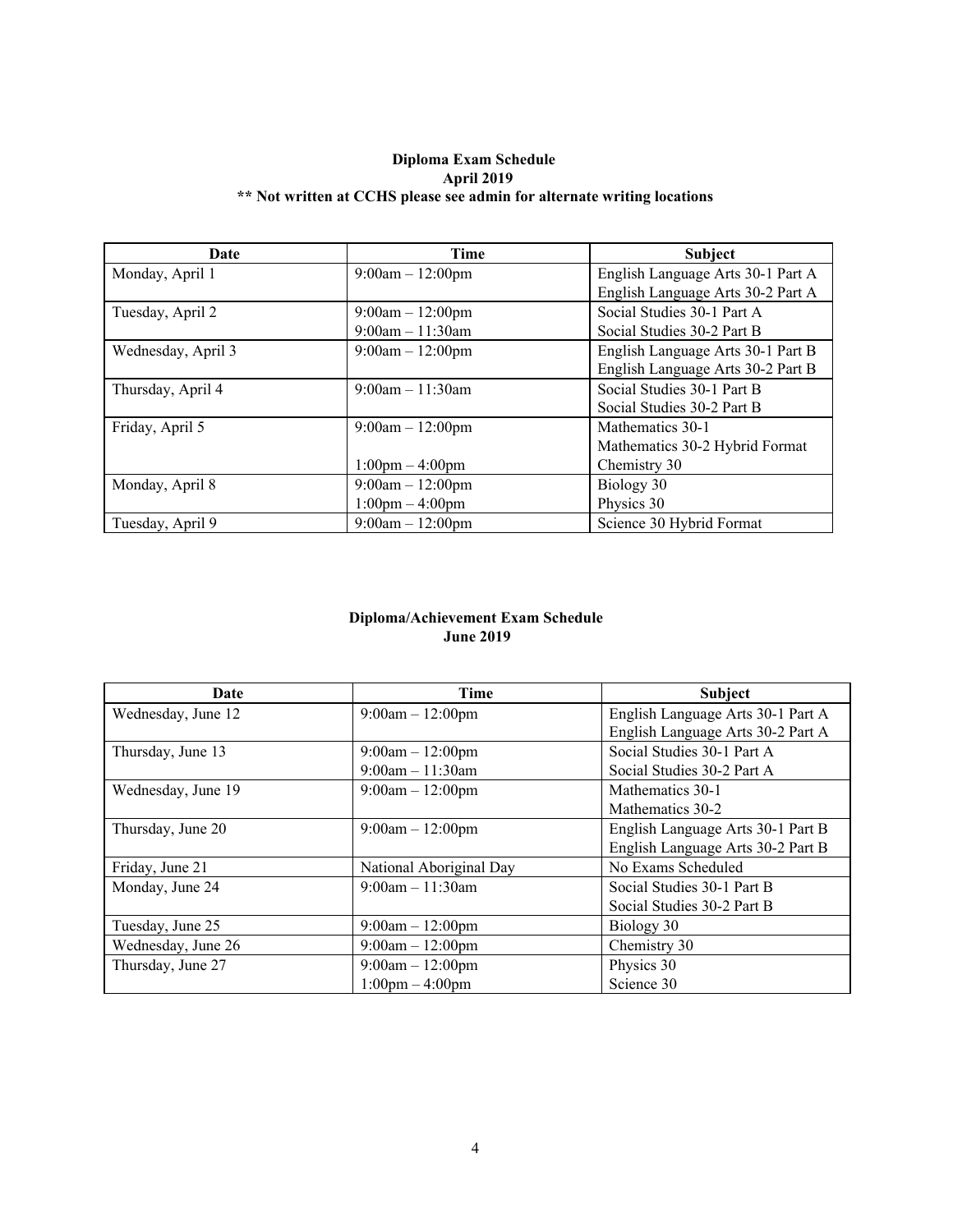## **3. SCHOOL BELLS**

A three-minute warning bell prior to the start of each class will be sounded. The onus is on the students to arrive on time for each block. A bell will also signal the end of each class.

## **4. INJURIES AND ILLNESS**

Serious injuries require professional assistance. Students may be transported to the hospital or paramedics called. Parents will be contacted as quickly as possible. A teacher and/or office personnel will treat minor injuries.

## **C. PROGRAM INFORMATION**

## **1. SELECTION OF HIGH SCHOOL COURSES FOLLOWING GRADE 9**

Grade 9 teachers will provide students and parents with recommended grade 10 course levels prior to registration for grade 10. These recommendations suggest the most appropriate level at which students can expect success in grade 10 based on their current performance and abilities.

Generally students scoring in the 50%-70% range should choose 10-2 level courses. Students scoring above 70% should choose 10-1 level courses and students with results below 50% should register in 14 level classes. Registration for the following year will take place in the spring.

#### **2. COURSE CHANGES**

Students requiring a course change must do so in the FIRST WEEK OF THE SEMESTER. Students must make an appointment with the counselor or an administrator. Changes will be made, within the constraints of the timetable, for movement in course level or to balance a course load.

# **3. WELCOME TO CANADIAN ROCKIES PUBLIC SCHOOLS INREACH/OUTREACH PROGRAM**

We are thrilled to provide this flexible learning opportunity for you. You will be working through unit modules from Alberta Distance Learning Centre (ADLC), or Bow Valley College depending on your needs and the course you are working on. Returning Grade 12 students and off campus Outreach students will have the opportunity to upgrade courses with our Bow Valley College partner. All other subjects will be offered in print format using ADLC materials and will be marked onsite. PLEASE NOTE! Inreach is only open to those students who cannot fit a class into their regular schedule. This is not an option for students if they are able take the class inside a CCHS created schedule. CRPS is not capable of supporting students in Inreach if they require extra support in their studies as we do not have the human resources to support all academic courses at this time.

All students who might be eligible for Inreach/Outreach must meet with the Principal or student services prior to being enrolled. You will be provided with a **referral form** and a **transcript** to bring to the Inreach teachers.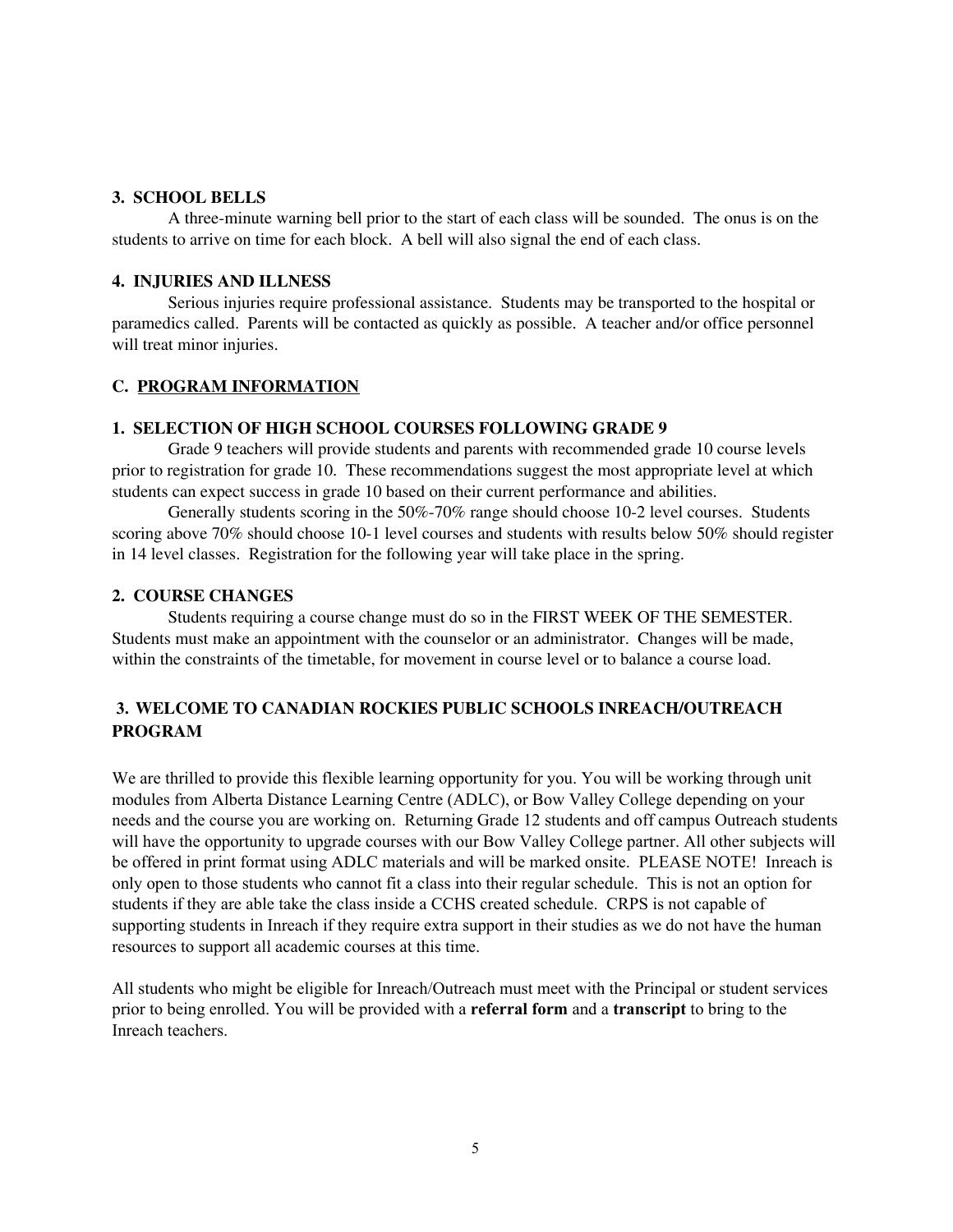#### **4. COURSE WITHDRAWAL**

Course withdrawals can best be avoided through more **careful course selection.** Sometimes students will select a course and falsely assume that they can withdraw if it does not "work for them". In other cases students will overload themselves because of unrealistic expectations. Whatever the case, careful course selection is extremely important for a successful program. **Grade 10 and 11 students MUST carry a full course load and will not be given permission to drop a class to create a spare in their timetable. Permission to drop a course is only given to Grade 12 students**. A student may not drop a course without first having a meeting with a counselor and subsequently obtaining permission from parents and an administrator. **The student must attend all classes while the request is being considered.** Students may forfeit their prerogative to register in the same course at CCHS if they choose to not attend classes and subsequently fail.

Students may negotiate to change a course if space exists in the requested class. Priority will be given to students requiring grade appropriate courses. **Changes in a student's timetable will not be approved after the first week of a course.**

*Timetable changes will not normally be approved after the course change/withdrawal deadline. Withdrawals after this date will result in a failing grade being assessed unless you are obliged to withdraw from a course because of extenuating circumstances such as illness.*

**It is expected that students who fail a particular course will complete that course via summer school, In-Reach/Out-Reach to keep their diploma requirements on track.** In rare circumstances, a student may be allowed to repeat a course already passed in order to improve a mark. A student wishing to do this must make a special case request. In most cases, a course repeat will not be allowed in the same academic year.

#### **4. LEARNING SUPPORT**

The Canmore Collegiate Learning Support Centre provides assistance and tutorial help for students experiencing difficulties in their studies. The centre works primarily on a pullout and drop-in basis allowing students to remain in regular classes with adapted programming. The centre collaborates with classroom teachers to develop strategies to meet the needs of students.

#### **5. ASSESSMENT OF STUDENT ACHIEVEMENT**

Every student at Canmore Collegiate has the right to a fair, just and accurate evaluation. Assessment should be constructive in nature, promoting continued effort by students to achieve to the best of their abilities.

All assessment materials shall be returned to the students or shall be readily available to the student. Final examinations will be made available to students and parents, at their convenience, but for security reasons may not be removed from the school. Questions concerning assessment should be made first to the subject teacher and then to the school administration.

Completion of classroom assigned work is crucial to a student's academic success. A zero given on an assignment because work is not completed is not a true assessment of student learning. To ensure true assessment of student learning we believe it is important for students to complete classroom assigned work. To assist students in establishing successful study practices and understand the importance to their learning in completing assigned work, we will work with our Grade  $9 \& 10$  students to help them complete missing assignments. Grade  $9 \& 10$  students who are not completing assigned work will be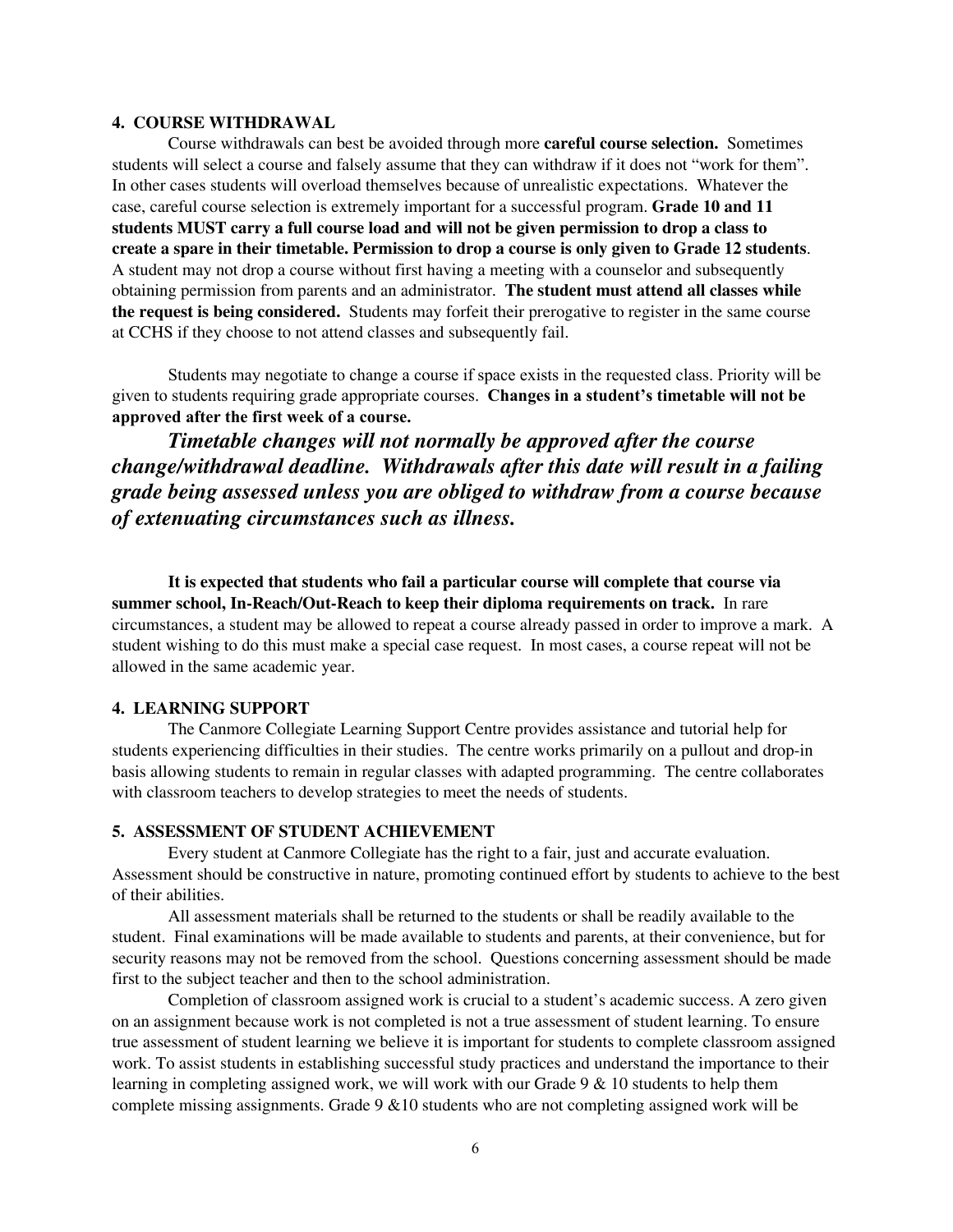asked by their teacher to attend a study hall during lunch time to do any missing work. During this time, students will be given help in study skills and in completing the missed learning tasks. A failure to attend these study sessions will result in administrative contact with parents to pursue options to help the student successfully complete their work.

Every student, either directly or through parents, has the right to appeal an assessment. Appeals should be first made to the teacher then to the principal, if necessary. **Appeals shall be made in writing and within two weeks of the issuing of the mark.**

Students will receive a written course outline containing a breakdown of course objectives, timelines and assessment criteria for each course at the beginning of the year or semester.

All students in grades 9 through 12 must write all final examinations. In the case of exams being missed due to serious illness, parents are asked to contact the administration, prior to the examination, to reschedule the writing of the final examination.

## **6. REPORTING PERIODS**

There are four reporting periods over the course of the school year. Midterm reports that align with Parent/Teacher conferences are posted on Moodle. Term End Reports will be posted on Parent Portal at the end of each semester. Parent/teacher/student conferences are held once each semester (dates below). Interviews may be requested at any time during the school year by parents, students or teachers.

| November 14 and November 15 | $5:00 \text{pm} - 8:00 \text{pm}$ |
|-----------------------------|-----------------------------------|
| November 16                 | $8:30am - 12:00$                  |
| March 20 and March 21       | $5:00 \text{pm} - 8:00 \text{pm}$ |
| March 22                    | $8:30am - 12:00$                  |

#### **7. MOODLE MARKS/COMMENTS REPORTING**

Parents can always access marks through the online Parent Portal. Moodle marks and students feedback are continually updated as students provide assessment to students throughout the course. In the week prior to Parent /Teacher interviews please visit your student's Moodle for specific comments with regard to how your son/daughter is meeting the learner outcomes overall in the course.

## **8. myPass – Alberta Education Tool to track student progress toward their High School Diploma**

Alberta Education has now provided students with a powerful new tool (myPass) to track their progress in completing their High School Diploma.

myPass is an Alberta Education secure self-service website for high school students to:

 $\sqrt{\frac{1}{\sqrt{1}}\}}$  View and print diploma exam results statements

√ Order transcripts

√ View progress towards a credential (diploma or certificate)

 $\sqrt{ }$  View and print detailed academic reports (DAR)

Visit [myPass.alberta.ca](https://public.education.alberta.ca/PASI/myPass) to request access

## **9. GRADUATION CEREMONY REQUIREMENTS**

A grade 12 student may wear the cap and gown and participate in graduation exercises with their class provided they have achieved or are enrolled in 100 credits and will meet the requirements for the Alberta High School Diploma by the end of the school year. To determine this, we require that students have completed 80 credits by the end of January and are enrolled in sufficient courses by June 8th of that year to graduate. Graduates must be on track to complete compulsory courses required to meet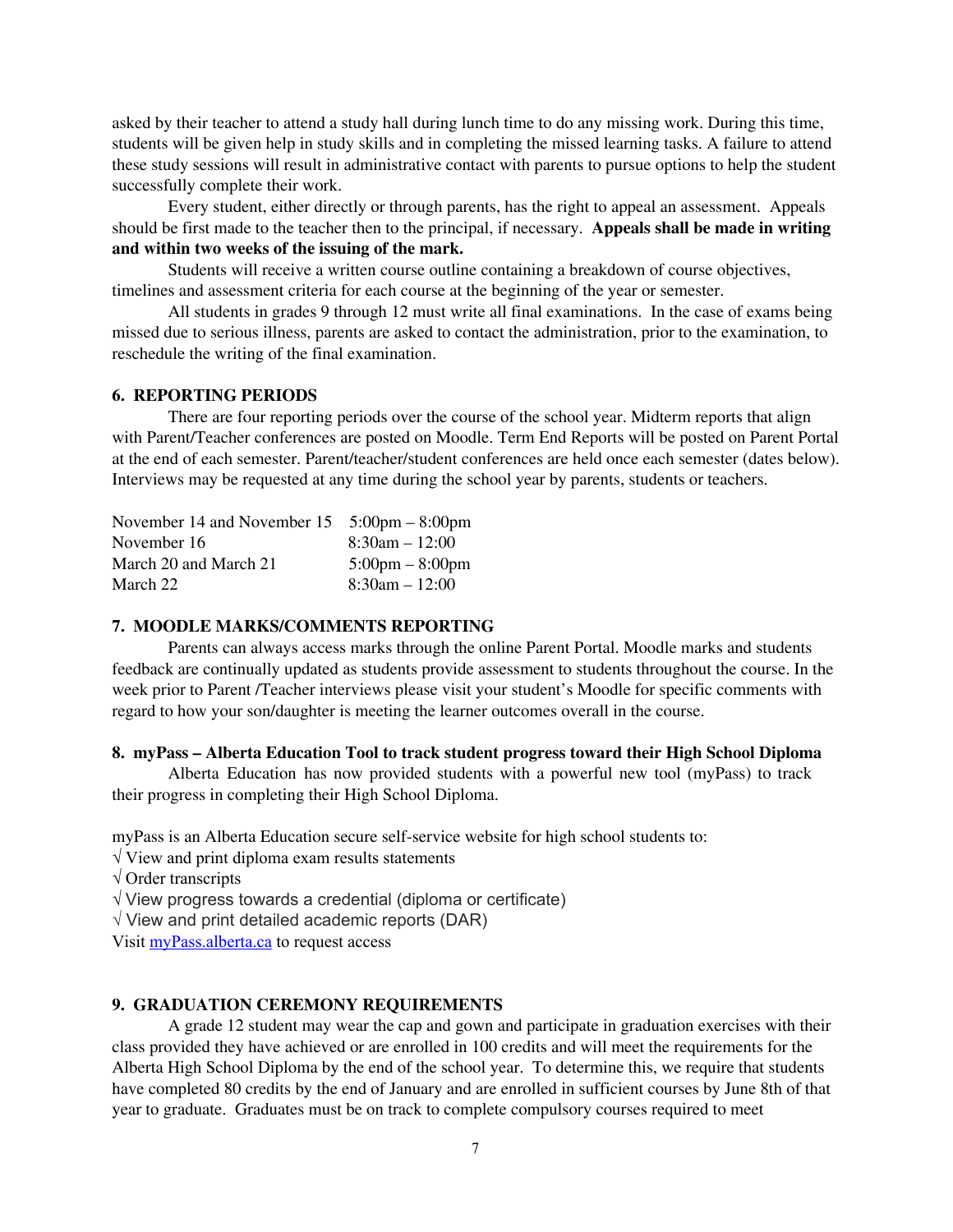graduation requirements and have a minimum mark of at least 50% by June 7, 2019. The date of June 7, 2019 is also the cutoff date used to determine honours eligibility for our commencement ceremony. Note that final achievement of honours standing can only be determined upon the completion of diploma exams. Students who achieve honours upon completion of diploma exams in grade 12 will receive recognition for this achievement in our fall academic awards. Canmore Collegiate graduates also require a minimum of 25 hours of community volunteer service either on or off campus. These hours can be accumulated over the course of the students' 9 – 12 program and **do not** include service of a family nature.

First year grade 12 students not eligible to take part in the graduation ceremony are welcome to attend the banquet and dance.

All graduation events sponsored by the school will be free of alcohol. (Please refer to the Grad Handbook for an update of important dates and deadlines)

# **D. SCHOOL POLICIES AND GUIDELINES**

# **1. CODE OF CONDUCT**

## **STUDENT RIGHTS**

**RIGHT:** to come to school and be treated with respect without fear of harassment

**RIGHT:** to attend classes where the behaviour of all individuals contributes to a positive learning environment.

**RIGHT:** to come to a school that is clean and well cared for by its members.

# **STUDENT RESPONSIBILITIES**

## **(Section 12 of the School Act)**

A student shall conduct himself or herself so as to reasonably comply with the following code of conduct: a) be diligent in pursuing his studies;

b) attend school regularly and punctually;

c) cooperate fully with everyone authorized by the board to provide education programs and other services;

- d) comply with the rules of the school;
- e) account to his teachers for his conduct;
- f) respect the rights of others.

Students are expected to treat each other and all school personnel with courtesy and respect. They will demonstrate concern and care for the rights and property of others and will respect the rights of others to learn and teach. Canmore Collegiate students must accept responsibility for, and the consequences of, their actions. Positive behaviours will be recognized and unacceptable behaviours will be dealt with swiftly, consistently and judiciously.

Unacceptable behaviour is defined as:

- Behaviour contrary to Canadian Rockies Public Schools Policy or school policy.
- Behaviour that poses a danger to one's self or to others
- Behaviour that shows disrespect for the school, school personnel or fellow students. Canmore Collegiate will enforce a policy of zero tolerance for behaviour that is criminal in nature. The RCMP may be contacted in the event of:
	- physical or sexual assault
	- the possession of alcohol or illegal drugs
	- possession of a weapon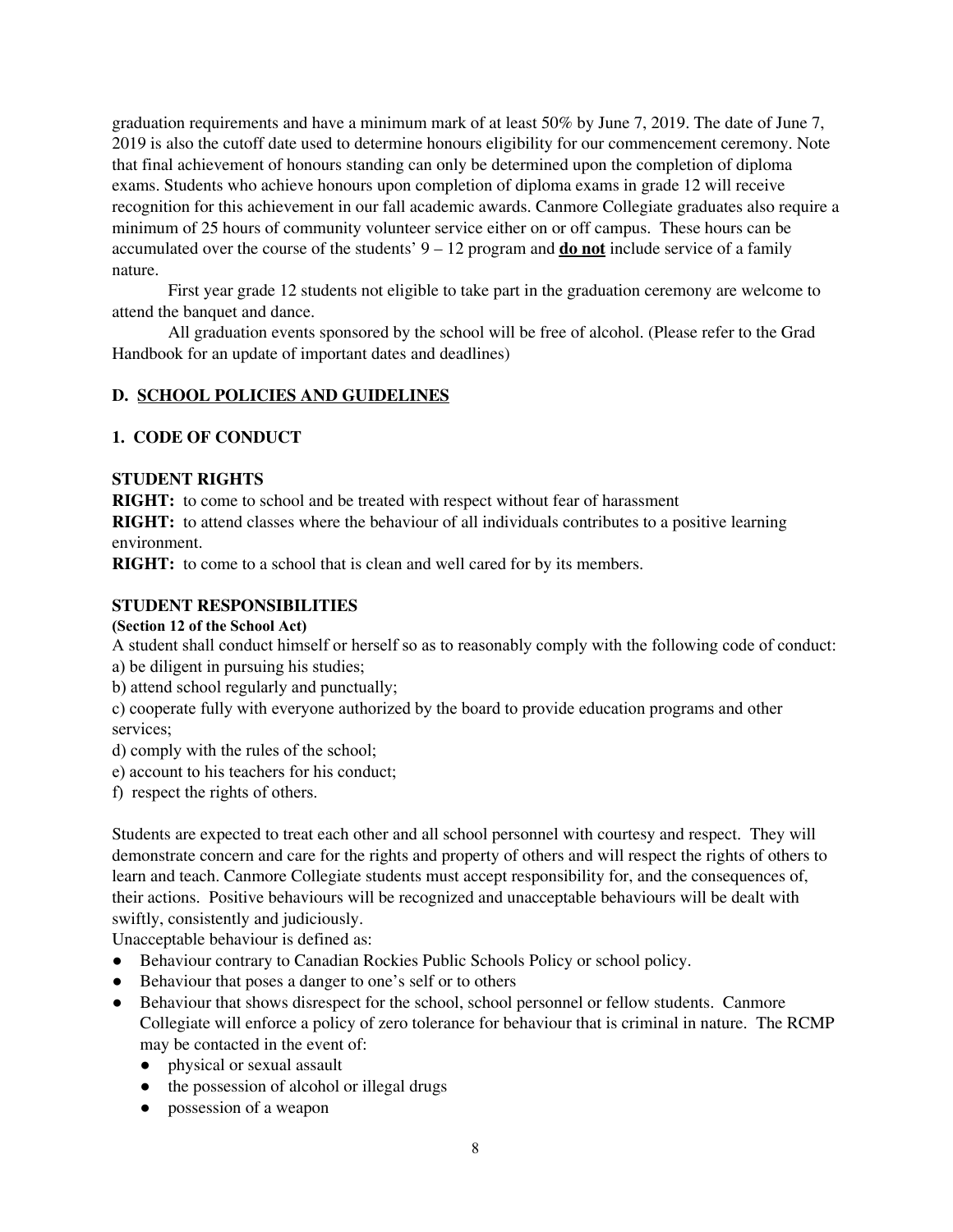- vandalism
- theft

## **2. DISCIPLINARY PROCESS**

It is expected that all teachers will develop disciplinary guidelines within their individual classes that are in accordance with school and division policies. Teachers are responsible for establishing and maintaining a positive learning environment. Improper classroom conduct will be dealt with first by the teacher. Actions taken may include: speaking privately with the student, contacting parents, consulting with other staff or referral to a counselor.

Serious or repeated improper conduct will result in the referral of the offending student(s) to an administrator. The referring teacher and the parent/guardian will be notified of the administrative action. A meeting with the parent/guardian may be requested.

## **3. SUSPENSION**

#### **Suspension From A Class**

If the classroom teacher feels the situation requires the suspension of a student from a class period, the office must be notified immediately and the student sent to the office. The administrator will have the student complete a class suspension form, which the student will then use to resolve the situation and return to class as quickly as possible (possibly the following day).

#### **Suspension in School**

A suspension to be served in school may be given by an administrator. The student will be assigned a private place to work and may not leave that place without the consent of an administrator. It is the responsibility of the student to bring all materials necessary for the period of suspension to his/her assigned work area. Parents will be notified.

#### **Suspension From School**

An administrator may give a suspension from school, for a period of up to five school days. When a student is suspended, parents will be notified immediately by telephone followed by a letter. A copy of the letter is sent to the superintendent.

Students under suspension are not allowed to be on the school grounds or attend any school functions at any time during the suspension. Before being re-admitted the student must complete a suspension re-entry workshop with one of the counselors. **Any quizzes, tests, or assignments due during the suspension will result in a grade of "0" for that particular piece of work.** Only in the case of a final exam of the course will an alternate date be considered.

## **Conduct That May Lead to Suspension**

\*Conduct injurious to the moral tone of the school.

\*Insubordination or open opposition to those in authority.

\*Deliberate or persistent disruption of classes.

\*Inexcusable absenteeism or tardiness.

\*The use of, or under the influence of, alcohol, or illegal drugs while on school property or at school sponsored events. **See Administrative Procedure 347.**

\*Theft.

\*Vandalism.

\*Fighting or provoking fights.

\*Cheating or plagiarism.

\*The use of profanity or profane gestures.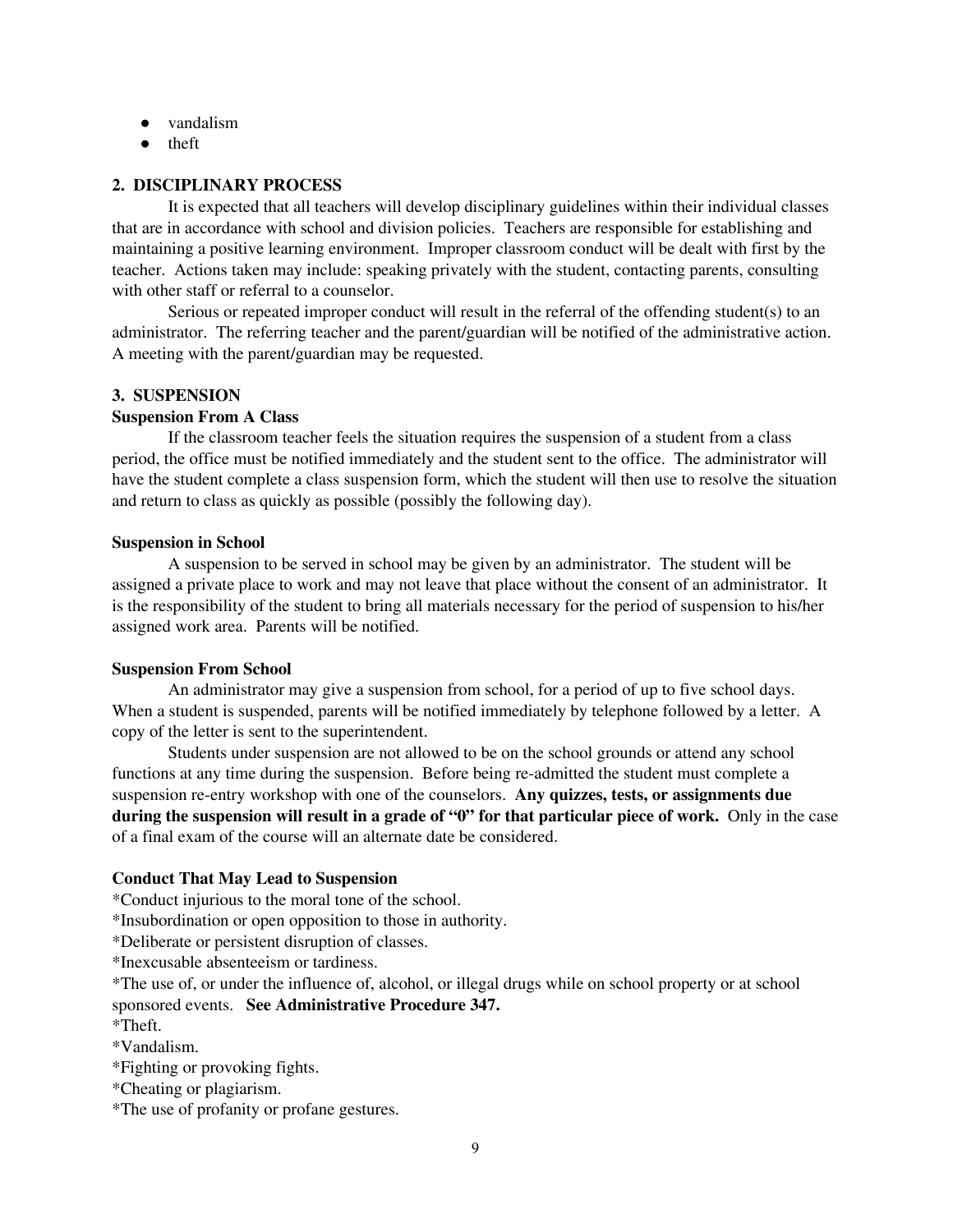\*Hazing or froshing. \*Possession of a weapon.

#### **4. EXPULSION**

In extreme situations, the principal may recommend expulsion from school to the superintendent. A hearing before the Board will result in either reinstatement or expulsion of the student. The student and his/her parents may appeal an expulsion order to the Minister of Education. Section 60(1)(e) of the School Act states that a board is able to make rules respecting the circumstances in which a student may be suspended or expelled and the circumstances in which an expelled student may be re-enrolled.

## **E. STUDENT EXPECTATIONS**

## **1. STUDENT ATTENDANCE**

Regular attendance is crucial to success in school. As per Section 12(b) of the Alberta School Act, students are to attend school regularly and punctually.

Students have an obligation to contribute to, as well as, benefit from, the learning experience. Irregular attendance curtails a student's ability to contribute, and often, hinders the progress of the class.

The responsibility for regular attendance lies with the student. Upon registering at Canmore Collegiate, students make a commitment to attend regularly, be punctual and perform up to their ability. Students must also accept the consequences of their actions should they choose not to accept this responsibility.

The role of the parent is to guide, reinforce and encourage regular attendance and to make the student aware of the consequence of nonattendance.

Parents are required to call the school on the day of each absence or to send a note to the **school within 24 hours following the absence.** The school will contact the home to report unverified absences.

In those instances where a student will be missing an extended period of time, parents should contact the school as far in advance as is possible.

## **Only those absences verified by a parent immediately following the absence will be excused. All other absences will be considered unexcused.**

Those students living on their own must make arrangements with the administration to report absences.

The school must make parents aware of the attendance policy. Communication between the school and parents is essential. The school must keep parents informed by phoning and mailing attendance reports. Unverified absences will be reported to parents.

Parents may call the school at any time to check on student attendance. Teachers, counselors and administrators are available to discuss student attendance with parents.

Teachers are to encourage regular attendance and to make expectations known to students at the beginning of the term.

#### **2. ATTENDANCE POLICY**

Students who make a habit of being truant may be withdrawn from class. Students withdrawn after the midterm-reporting period may receive a failing mark for that course. The decision to withdraw a student from a course lies with the teacher and the administration, after consultation with the student and his/her parent or guardian.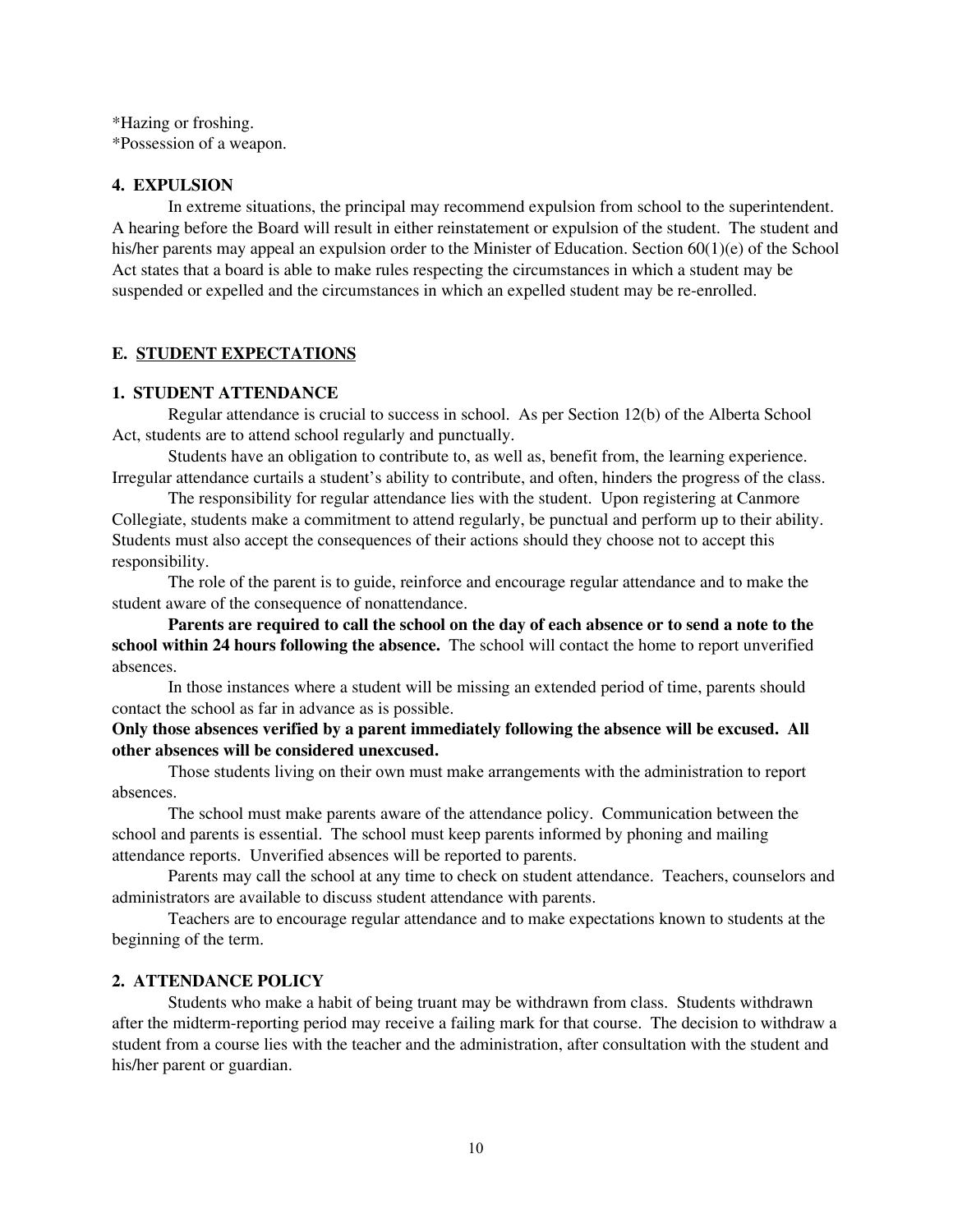All students are expected to be on time for all classes. Students who are chronically late will be referred to an administrator. Repeated tardiness will be considered an attendance problem and will be dealt with according to the Attendance Policy.

Parents are asked to contact the school to report excused lates. For inexcusable absences: after 3 inexcusable absences (i) notification will be emailed home (ii) after 5 inexcusable absences, a notification will be emailed home and the student will be placed on a contract (iii) after 7 inexcusable absences the student may be withdrawn from the course.

An electronic phone system will call the home of each student inexcusably absent from one or more classes. Calls will be made between 6:00 pm and 9:00 pm. **Attendance profiles are available at any time and will be sent home as the situation requires.**

**Students may be withdrawn from a course for not meeting the requirements for success that may include the lack of attendance. Administration has the right enroll any student as a fulltime Inreach/Outreach student. If a student is directed to become a fulltime Inreach/Outreach student, they may not return to regular classes at CCHS until they demonstrate a commitment to their education by earning a minimum of 15 Credits in that program.**

## **3. ABSENCES DUE TO APPROVED OUT OF SCHOOL ACTIVITIES.**

We recognize that some students are heavily involved in out of school activities that may necessitate periods of absence. This may include skiing, music or drama. We encourage students to pursue these goals with excellence and will make every effort to accommodate their needs for flexibility. It remains the responsibility of the student to advise the school of absences as soon as possible and complete any missed assignments in arrangement with the teacher.

Arrangements should be made between parents and the school prior to these periods of absence.

#### **4. SPARE TIME**

**Learning and teaching are the most important activities at Canmore Collegiate. Disturbance of these primary activities is to be avoided at all times. Only grade 12's may carry a spare in their timetable.**

Students who are not in class during any instructional period should be located in one of the following areas:

\*the RESOURCE AREAS, where students must be engaged in a school related learning activity \*the designated QUIET STUDY areas

\*the cafeteria or designated STUDENT AREAS

\*OUTDOORS

\*FITNESS CENTRE (only with the permission of athletics staff)

Access to hallway lockers should be confined to the time between classes and at lunchtime. It should **never** be necessary for groups of students to gather in hallways during instructional time.

## **5. CCHS Academic Integrity Policy**

# The Center for Academic Integrity (CAI) defines academic integrity as a commitment, even in the face of adversity, to five fundamental values: honesty, trust, fairness, respect and responsibility – principles of behavior that enable academic communities to thrive and foster a passion for learning.

At Canmore Collegiate High School, we hold students accountable for the principled use of the ideas and words of themselves and others, in respect for students' development as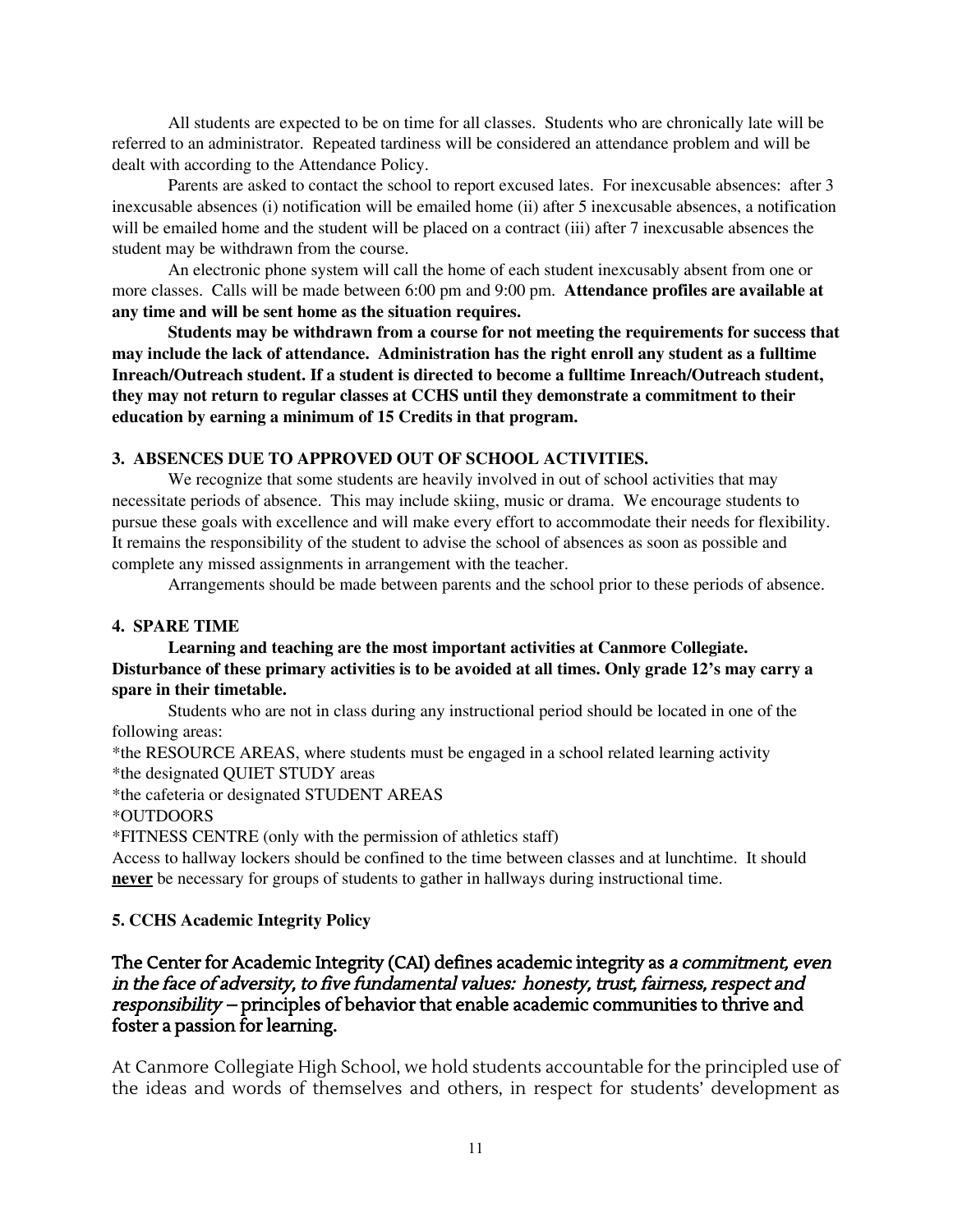lifelong learners. Therefore, we strive to teach students the ethic of responsibly documenting the ideas of others in all formats.

Plagiarism is defined as stealing and passing off the ideas, images, data or words of another as one's own, in any academic writing or other project, without crediting the source.

Cheating is defined as using someone else's words, work, test answers, or ideas, so as to give or gain an unfair advantage

Fraud is defined as deliberate deception practiced to secure unfair or unlawful gain.

# Consequences, and Opportunity for Learning:

All instances of plagiarism/cheating/fraud will be handled on an individual basis, to determine what options, if any, will be accorded to the student to learn from his/her first error in judgment. Upon confirmation of plagiarism, consequences will include one or more of the following:

- opportunity to redo the project/assignment
- opportunity to redo the project/assignment from an earlier, satisfactorily met checkpoint
- a requirement to add the appropriate documentation that is missing
- no second opportunity

Depending on the severity and/or frequency of plagiarism/cheating/fraud, a student will be required to speak to the Academic Standards Committee (comprised of the principal, Assistant Principal, teacher involved). In such situations, a student will have only one "second opportunity" offer in his/her high school career. A second offense will lead to a zero, without opportunity for redress.

# **F. TECHNOLOGY**

We are fortunate to have a great deal of equipment to help students and staff access, process and present information. Students will be given access to this equipment once they are trained and/or can demonstrate competency. The equipment is a tool to develop specific skills and an aid to learning.

Much of the technology is available to students in open areas throughout the school. Students are expected to use all school equipment and their own personal communication technology devices (computers, tablets, cellphones etc..) in a responsible and appropriate manner. The CRPS Division Network Policy will be reviewed with all students.

# **Guidelines for the Use of Computers and Communication Technology**

\*Students must be trained prior to assessing the data network. (All new students will be given introductory training.)

\*Playing of games is at the discretion of the teacher.

\*The sending of inappropriate or offensive messages including inappropriate use of social media is prohibited.

\*Tampering with the network hardware or software may cause system problems, and is therefore prohibited.

\*Tampering with other students' folders or files or personal communication technology devices is prohibited.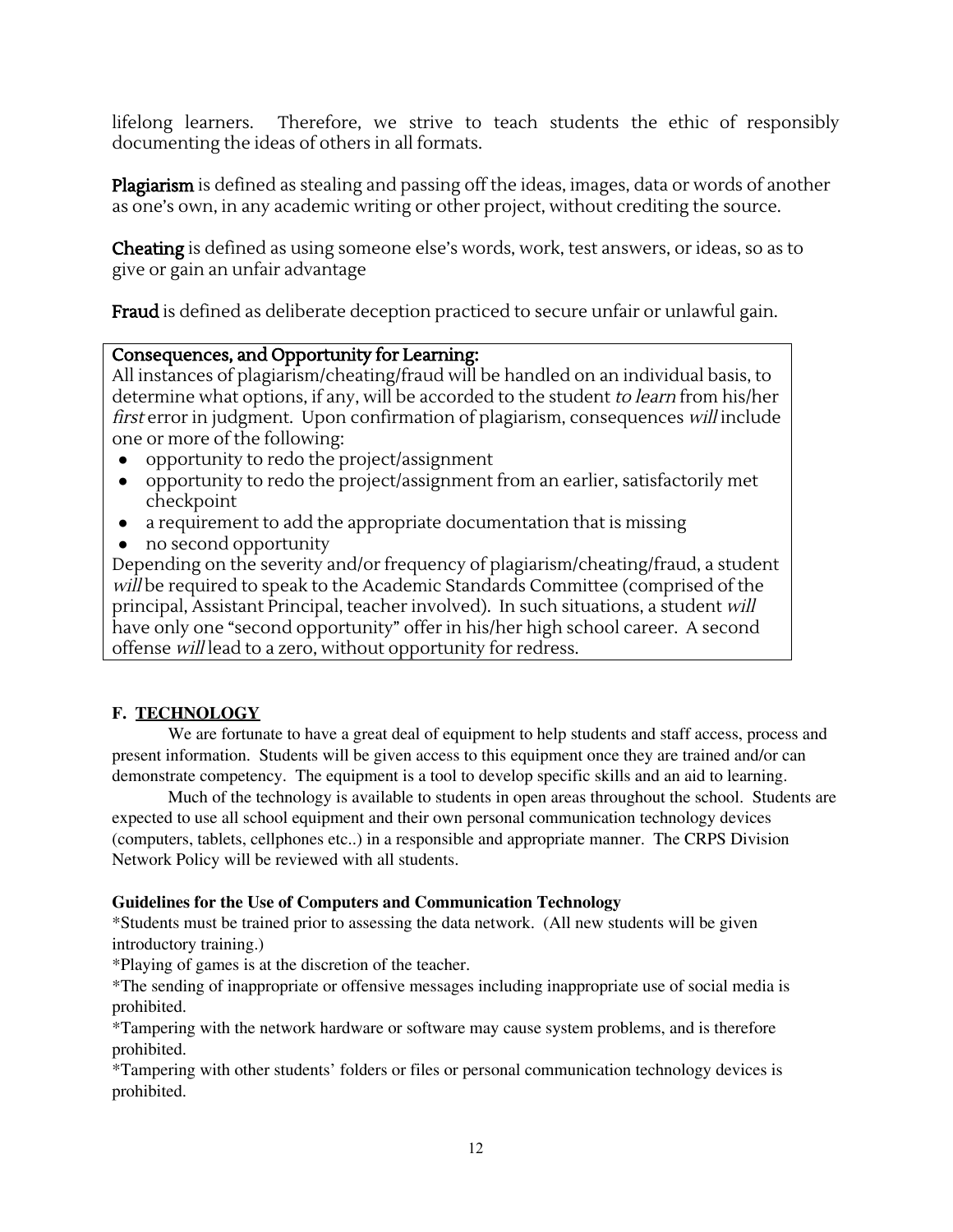**Students choosing not to follow these guidelines will lose the privilege to use school and/or their own personal communication technology devices at school. Withdrawn privileges will be for all computer/communication technology use for the specified time.**

# **CELL PHONES AND ELECTRONIC DEVICES**

As many electronic devices are becoming common place on student persons, the school continues to address appropriate guidelines for their use. The following are our guidelines for the use of **cell phones and other electronic devices.** Our guidelines require both school and student/parent cooperation.

To ensure the safety and privacy of all students and staff and to ensure that the educational environment is not disrupted,

- recording devices (which would include cell phone cameras) should not be brought to school (video and audio recording devices are not to be used in the school without the consent of school staff)
- cell phones must be turned off and put away while in the classroom or library (these items are best left in the students' locker)
- operation of **any** electronic device (other than approved calculators) is strictly prohibited in testing situations or where testing materials are present

Items in violation of this school policy will be confiscated, given to administration and released to the student at the end of the day. A second offence will again result in confiscation of the item and it will only be released to a parent.

## **G. DRESS CODE**

Students are expected to dress in a manner appropriate for school.

Clothing that displays slogans or graphics that are in poor taste, contain foul language, or are offensive to others is unacceptable.

Clothing that is distracting to others or detracts from the learning environment for example, excessively revealing clothing, should be avoided. Through the School Act, school personnel are given the authority to determine the acceptability of student dress. Students with unacceptable dress will be asked to change or sent home.

Your dress should not be a distraction to the other people in the building. Please respect the modesty of yourself and others.

Footwear should be of the type that does not cause damage to the facility or create unnecessary cleaning problems.

## **H. SMOKING / Vape/E-cigarettes**

In keeping with Division policy and our focus on a healthy lifestyle, Canmore Collegiate is a smoke-free site. Students, staff and visitors of legal smoking age **must leave the school property to smoke. \*\*Use of Vape/E-cigarettes are not permitted on Canmore Collegiate property. Any student using a Vape/E-cigarette will have the device taken from them and returned only to a parent/guardian.**

## **I. STUDENT SERVICES**

## **1. STUDENT LOCKERS**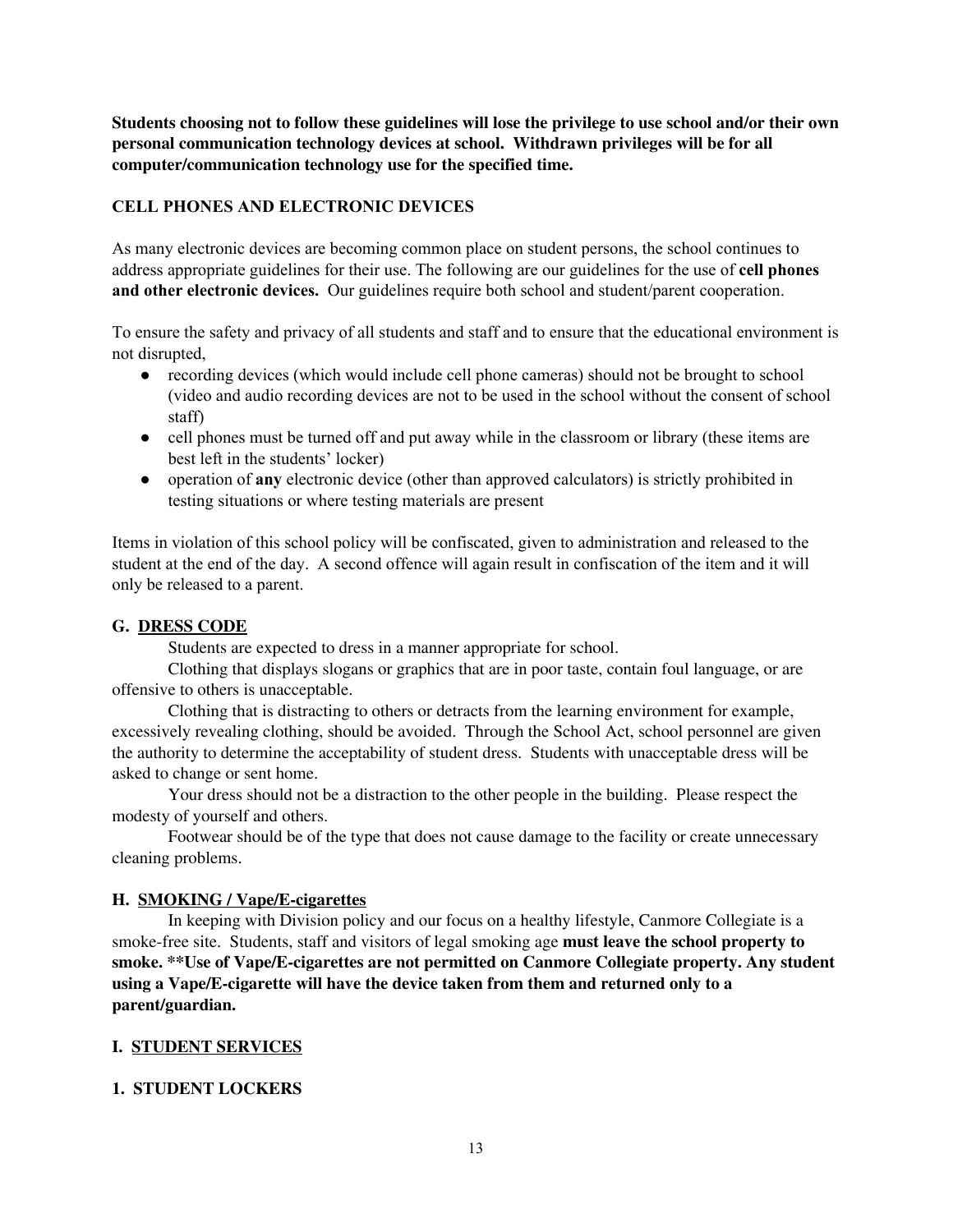Each student will be assigned an individual or shared hallway locker with a school lock in place. Students should not bring valuables to school. **The school is NOT responsible for lost or stolen items.**

#### Locker Guidelines:

\*Students **must use** the assigned locker and lock.

\*Locks, other than those issued by the school will be removed.

\*Students are responsible for the condition of their locker.

\*KEEP YOUR COMBINATION CONFIDENTIAL.

\*Students will be charged \$5.00 for the replacement of lost locks and \$5 for not emptying their locker at the end of the school year.

In accordance with Division Policy, lockers are subject to search without notice under the direction of the Principal.

## **2. GYMNASIUM CHANGE ROOMS**

Locks, available for a charge of \$2 from Physical Education teachers, are to be used on change room lockers during gym class only. **The school is not responsible for lost or stolen items left in the change room during Physical Education class.**

#### **3. STUDENT SERVICES**

Canmore Collegiate's Student Services' staff assists students in acquiring the skills, knowledge, and attitude necessary to know and appreciate themselves, relate effectively to others, develop appropriate educational skills and plans, and to explore career alternatives. Other services include a range of counseling, consultation and coordinating activities to meet the needs of our school community.

#### **4. LIBRARY**

The library acts as the most interdisciplinary space in the school. The collection consists of over 9000 titles, including a comprehensive Reference Collection. A mini computer lab is available for student and staff use. Students in grades 9, 10 and 11 must present a library pass for admission to the library during school hours. Teachers may book the library for class use through a booking calendar maintained on Google Docs.

Textbooks and Teacher Reference materials are also stored and circulated from the Library.

#### **5. TEXTBOOKS**

Textbooks are signed out in the library. Students who fail to return any signed out items, whether texts, library books, or any other items will be given overdue notices and not allowed to sign out anything else until the material is returned. Replacement costs will be assessed on outstanding or damaged books.

#### **6. CAFETERIA**

The school cafeteria is open at specified times throughout the day. Food and drink is confined to the cafeteria, except during breaks and lunchtime. **Students are expected to clean up after themselves.**

#### **7. PARKING**

Student parking is in the Recreation Centre parking lot. Students should park along the east side of the lot to allow for community parking close to the centre. Please park in an orderly fashion utilizing the spaces as marked. Students must take care in the parking area as we are sharing it with the